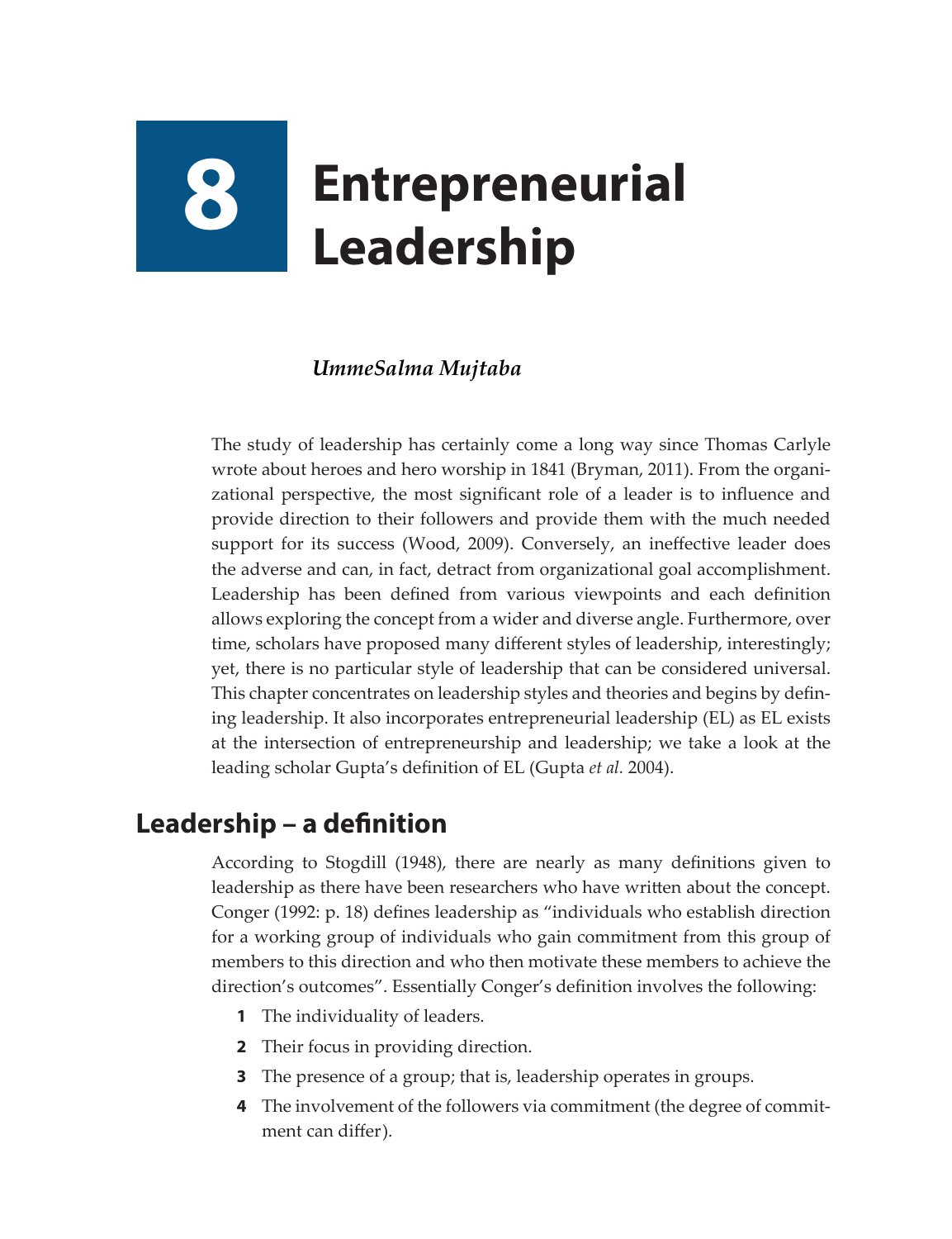- **5** Leadership is about influencing through motivation.
- **6** Leadership includes the achievement of goals, which leaders and follows share.

As such, to ensure that one understands leadership, it needs to be said that leaders are not better than followers, nor are they above followers. On the contrary, leaders and followers are intertwined in a way that requires them to be understood in their relationship with each other and as a collective body of two or more people (Burns, 1978; Hollander, 1992; Dubrin, 2007).

The key writers on the subject 'leadership' among many have been Stogdill, Bass, Burns, Hersey and Blanchard and the more recent ones, Schyns and Northouse.

# **Leadership styles**

A leadership style is the manner and approach of providing direction for a team, implementing plans and motivating people to complete a task. There are several different leadership styles, each with advantages and disadvantages.

Lewin (1939) led a group of researchers to identify different styles of leadership. In the study, groups of school children were allocated into three different groups with three diverse types of leaders: authoritarian, democratic and a laissez-faire. The children's behaviour was recorded in response to the different styles of leadership in an arts and crafts project. This early study has been very influential and established three major leadership styles.

## **Autocratic leadership style**

In an autocratic leadership style, staff and team members have little opportunity to provide their input suggestions, and leaders have complete power over their staff. In terms of disadvantages, most staff members resent being dealt with in this way, therefore it is deemed that autocratic leadership is often best used in situations of crisis. Autocratic leadership is often used synonymously with a directive style of leadership; Tepper (2000) uses 'abusive supervision' and Einarsen, Aasland and Skogstad (2007) have used 'tyrannical leadership' to describe the 'autocratic'.

Generally, the autocratic leadership style is not considered to be the most suitable way to get the best response from a team, but it has distinct advantages in situations where there is great urgency and pressure to achieve, such as the armed forces. Autocratic leaders tend to be the sole decision makers for their group (Van Vugta *et al.*, 2004).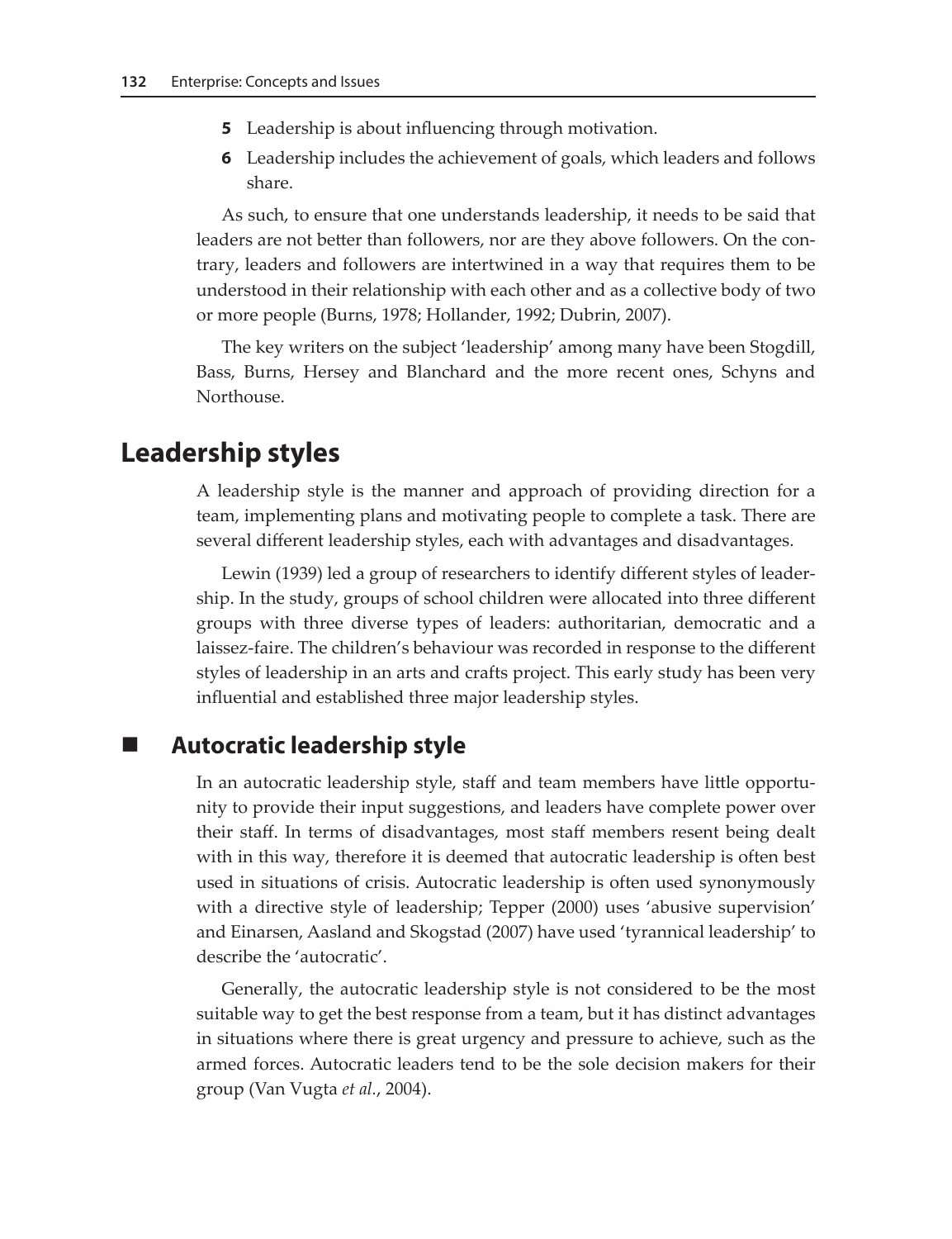## **An autocratic leader: Howell Raines, of the New York Times**

The New York Times had a lot of autocratic leaders like Howell Raines and Abraham Rosenthal. Howell Raines, executive editor, is an example of a very efficient autocratic leader, as the newspaper industry is highly demanding, with a lot of associated pressures and requiring quick decision-making. The newspaper industry requires different forms of autocratic leadership styles to meet the deadlines, day after day. Nevertheless, Raines was dismissed after almost two years in the job, because his leadership style caused distress amongst the journalists and quality declined.

*Source*: Adapted from Kellerman (2004).

#### **Appropriate conditions when an autocratic leadership style is best suited:**

- $\square$  When decisions need to be made quickly and do not necessarily require the team's input.
- $\Box$  You are working to a tight deadline.
- $\Box$  The team is well motivated and used to working for an authoritarian leader.

#### **Benefits of autocratic leadership**

- □ Quick decision making
- $\square$  Streamlined work process
- Absolute control
- $\square$  Close supervision
- $\Box$  Maintains order and discipline

#### **Exercise**

In small groups, discuss the disadvantages of autocratic leadership.

## **Democratic leadership style**

The term 'democratic leadership' has been replaced by 'participative leadership' (Yukl, 2000). Participative leadership is the degree to which a leader shares the influence on decision making with his followers in a workgroup (Somech, 2003). Democratic leaders make the final decisions, but they include team members in the decision-making process. They encourage creativity, and people are often highly engaged in projects and decisions. This is not always an effective style to use, though, when you need to make a quick decision.

Democratic leadership cultivates a sense of responsibility in team members who feel that they have an entrusted concern in the success of the operation. It also allows a leader to draw upon the knowledge and capabilities of the team